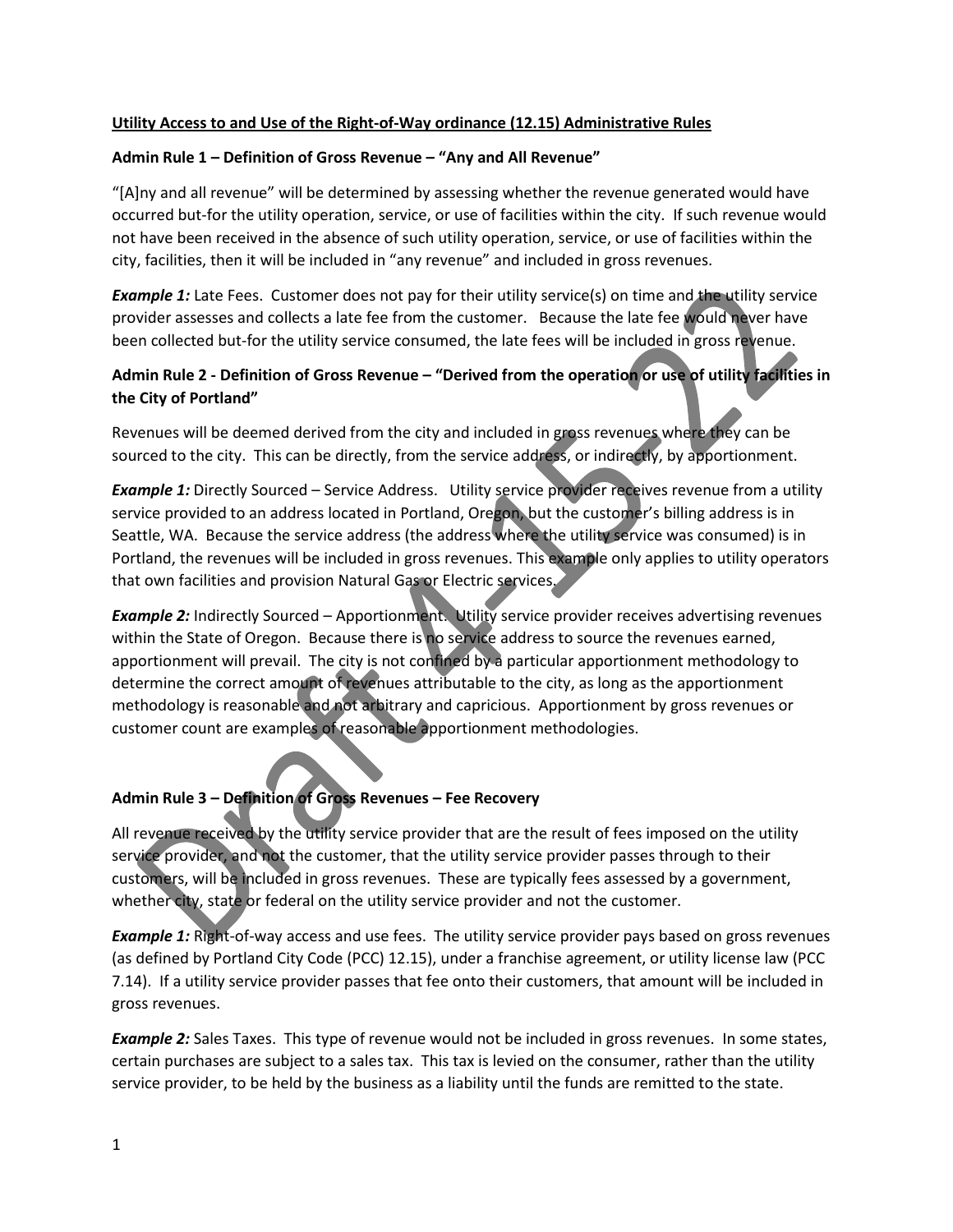#### **Admin Rule 4– Definition of Gross Revenues – Billing, Collection Fees**

Billing and collection fees, including but not limited to non-sufficient funds (NSF) charges, late fees, connection fees, upgrade fees, downgrade fees, service calls shut off fees or disconnect fees, convenience fees, equipment rental fees and administrative fees will be included in gross revenues.

#### **Admin Rule 5 – Not gross revenues**

The following fees and charges will not be included within the definition gross revenues. This is an exhaustive list of exclusions which the city will periodically review and revise.

1. **Public purpose charges**: Specific charges collected by a utility service provider selling electrical energy or gas for public purposes will be excluded from gross revenues. For example, a charge or surcharge to a utility customer that the utility service provider is required or authorized to collect by federal or state statute, administrative rule, or by tariff approved by the Oregon Public Utility Commission, that raises revenue for a public purpose and not as compensation for either the provision of utility services or for the use, rental, or lease of the utility service provider's facilities within the city. The list represents an exclusive and exhaustive list of public purpose charges excluded from gross revenues.

#### **Specific public purpose charges excluded from gross revenues:**

- energy efficiency programs
- market transformation programs
- low-income energy efficiency programs
- carbon offset programs
- 2. **Residential Exchange Program (Bonneville Power Administration credits**): The program created by the Northwest Electric Power Planning and Conversation Act to provide residential and farm customers of Pacific Northwest regional utilities a form of access to low-cost Federal power <https://www.bpa.gov/Finance/ResidentialExchangeProgram/Pages/default.aspx>
- 3. **Oregon and Federal Universal Service Funding**: Revenues associated with Universal Service funding requirements under the federal universal service fund, 47 U.S.C. § 254, or the Oregon universal service fund, ORS 759.425 (2020).

## 4. **Revenues associated with taxes for emergency communications under ORS Chapter 403.**

- 5. **E9-1-1**: The calculation of gross revenues for telecommunications utilities will not include revenues from any tariffed or non-tariffed charge or service applicable to any connection, circuit or equipment which brings an E9-1-1 call to the appropriate responding Public Safety Answering Point, regardless of where the E9-1-1 call is originated.
- **6. Sales of bonds, mortgages, or other evidence of indebtedness, securities or stocks.**

## **Admin Rule 6 – Definition of Utility Facility**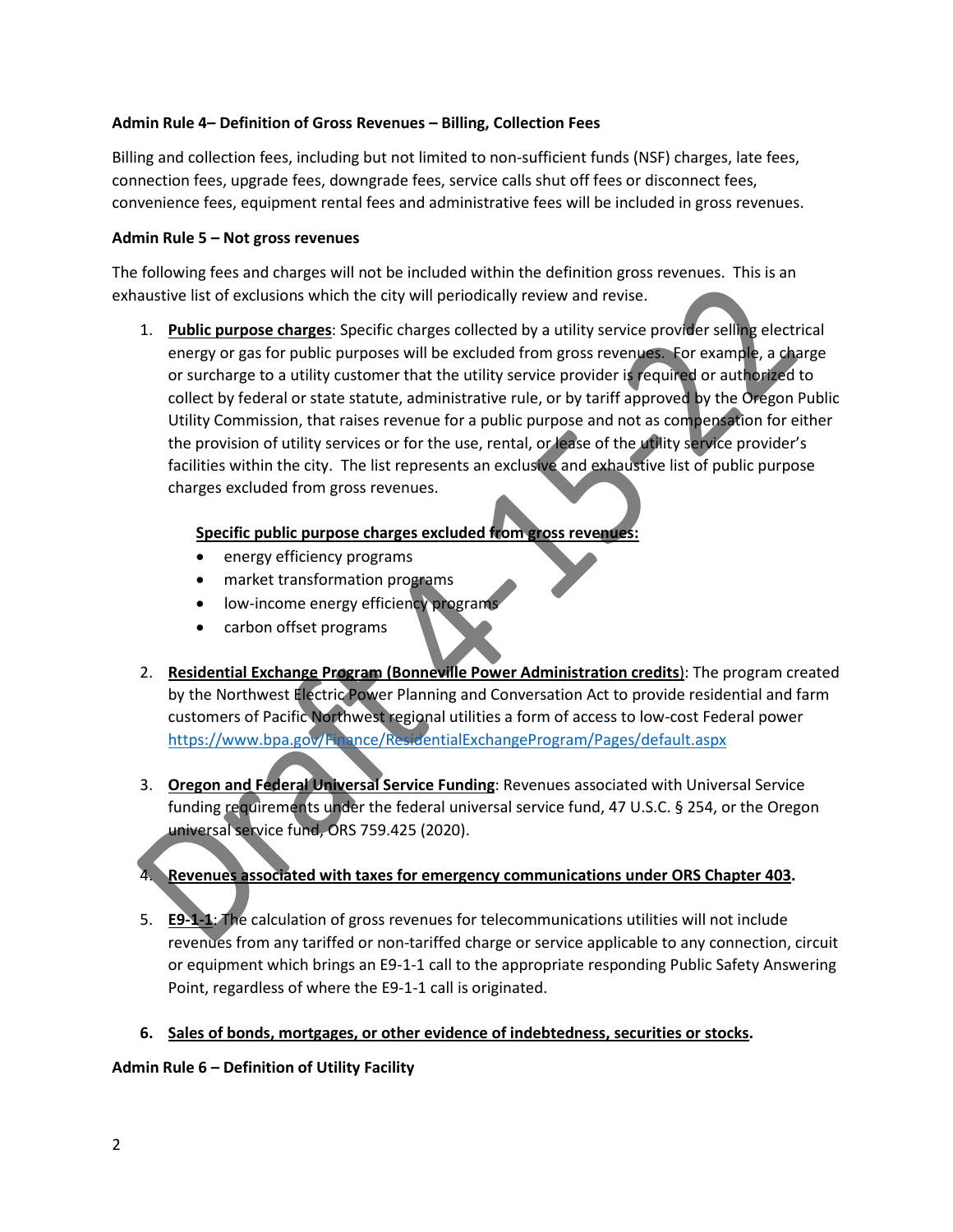"Utility Facility" as defined in PCC 12.15 also includes any place, amenity, or piece of equipment used for the purpose of facilitating the production, storage, transmission, delivery or to otherwise provide a utility service. This includes any and all revenue from leases, indefeasible right of use agreements (IRUs), and other similar agreements, for the Portland portion of the utility service provider's system for dark or lit fiber.

**Example 1:** Equipment rental. Customer leases a telephone from a utility service provider which they use to consume telecommunications services. The telephone is considered a utility facility and all revenues generated from the lease of that equipment will be included in the gross revenues of the utility service provider.

**Example 2:** Revenue from the lease of Rack space. Utility service provider A leases to utility service provider B rack space for utility service provider B's telecommunications equipment. The rack space is a place to store utility facilities and will be considered a utility facility under PCC 12.15.030(T). As a result, all revenues generated from the lease of rack space will be included in the gross revenues of the utility service provider.

**Example 3:** Revenues from the lease of Dark fiber. Utility service provider A leases to utility service provider B dark fiber which utility operator B "lights up" to use in their own system, uses to provision utility services, or to lease to another utility service provider. The dark fiber which is leased is a piece of equipment that is used for the purpose of provisioning a utility service and all revenues generated from that lease will be included in gross revenues.

# **Admin Rule 7 – Refunds by City to Licensee – Statute of Limitations**

The utility service provider may request a refund by filing with the city a written request within three (3) years from the date payment is due. The written request will state the specific reason upon which the claim is based. The request will include sufficient documentation, for the city to easily verify the claim. The utility service provider will provide, at no cost to the city, any additional information the city deems necessary to verify the claim. If the claim is approved by the city, the verified claim amount may be credited against any amount due and payable.

*Example:* Payment Due Date. Licensee's 1st calendar quarter of 2022 remittance was due on May 14th, 2022. The city received the remittance on August 31st, 2022. Licensee's three (3) year statute of limitations to file a written request for a refund is on or before May 14th, 2025. Licensee will submit all information required or requested by the city on or before the statute of limitation expires or the claim will be denied.

# **Admin Rule 8 – Fees Paid Per Linear Foot**

For the purposes of PCC 12.15.140, the utility service provider will include the following when calculating the linear feet fee:

- Any conduit or fiber owned by the utility service provider
- Any fiber owned by the utility service provider that passes through a leased conduit
- For multiple strands of fiber owned by a utility service provider through a single conduit length, the utility service provider will count only the equivalent length of one strand from the bundle.